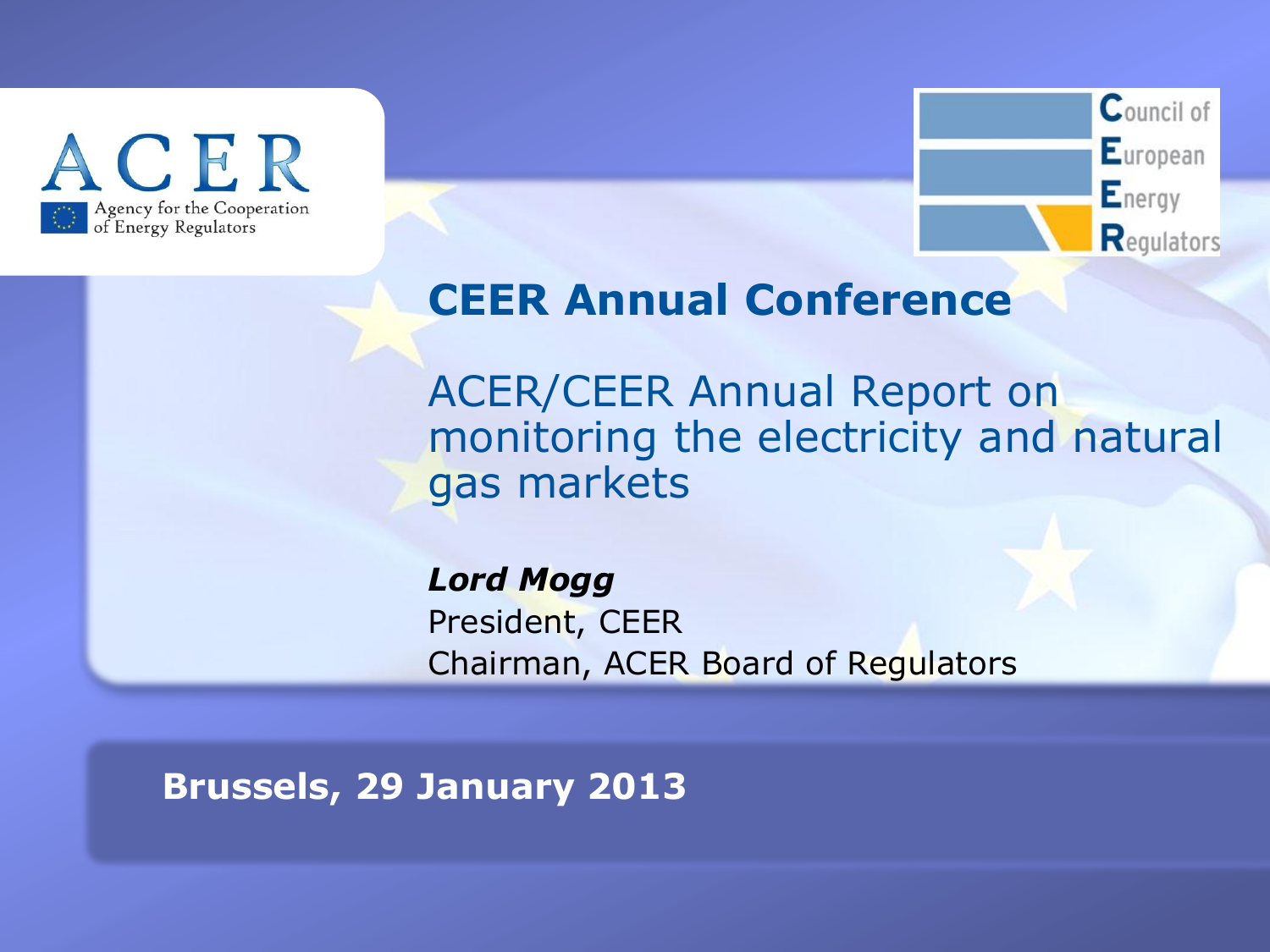



#### **Report scope and structure**

- **•** First joint annual electricity and natural gas market monitoring report by ACER/CEER
- .Article 11 of Regulation (EC) No 713/2009
- **.** Three main areas covered: Three main areas cov<br>• Electricity markets Three main areas cover<br>• Electricity markets<br>• Natural gas markets
	-
	-
	- Natural gas markets<br>Consumer protection and empowerment

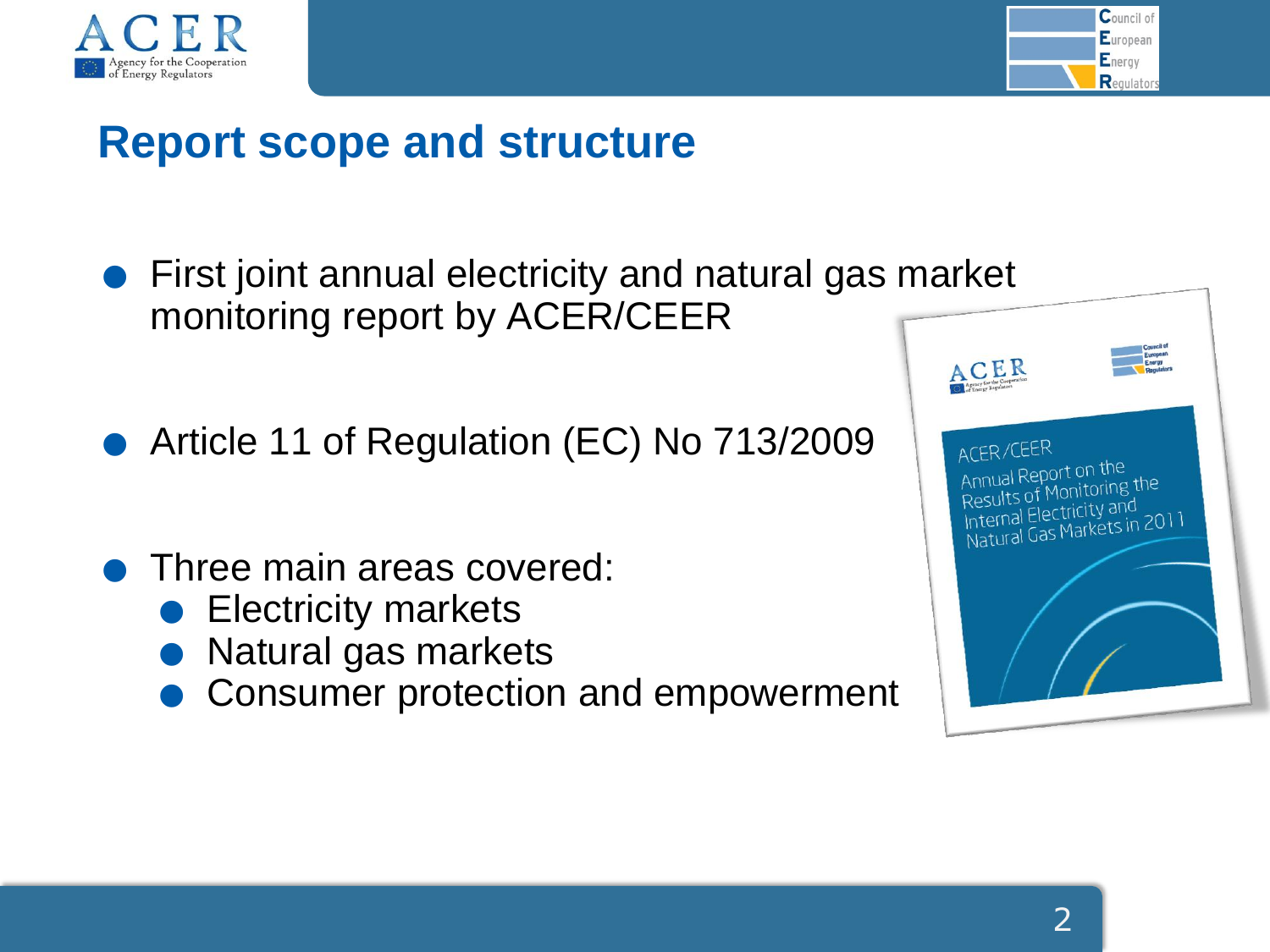



### **Key findings**

### **Progress towards the internal market**

#### Wholesale price convergence increasing in both electricity and gas markets  $\rightarrow$  Indicates greater integration

Figure 17: Percentage of hours when hourly day-ahead prices were equal for a selection of European regions - 2011 (%)





Source: Bloomberg, Eurostat COMEXT and Ofgem elaboration (2012)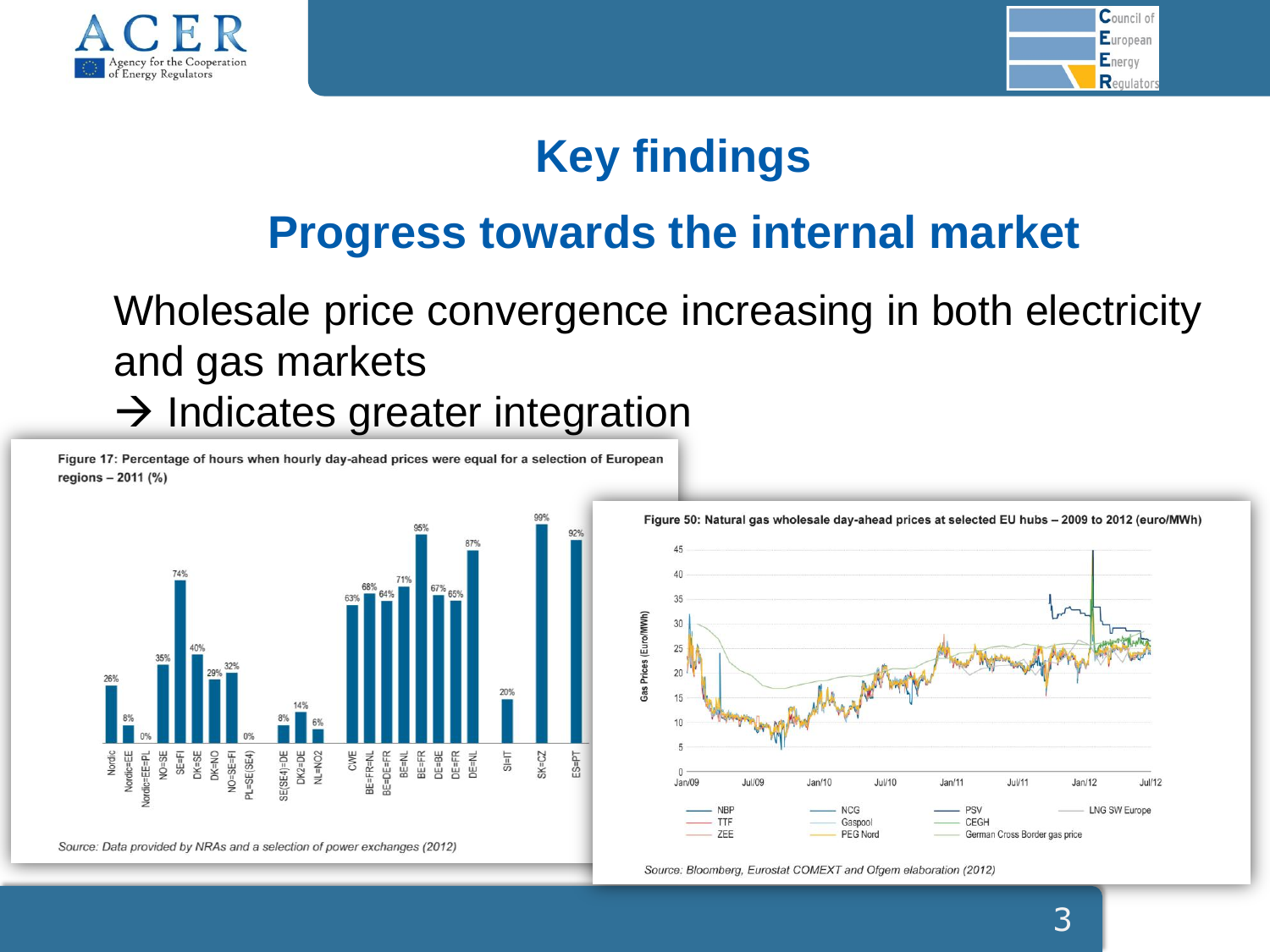



# **Key findings Barriers to market integration**

Growing phenomenon of "unplanned flows" undermines the efficiency of the internal electricity market

There are regions where gas price transparency is still a problem

Lack of investments in electricity network infrastructure that would enable more cross-zonal capacity and trade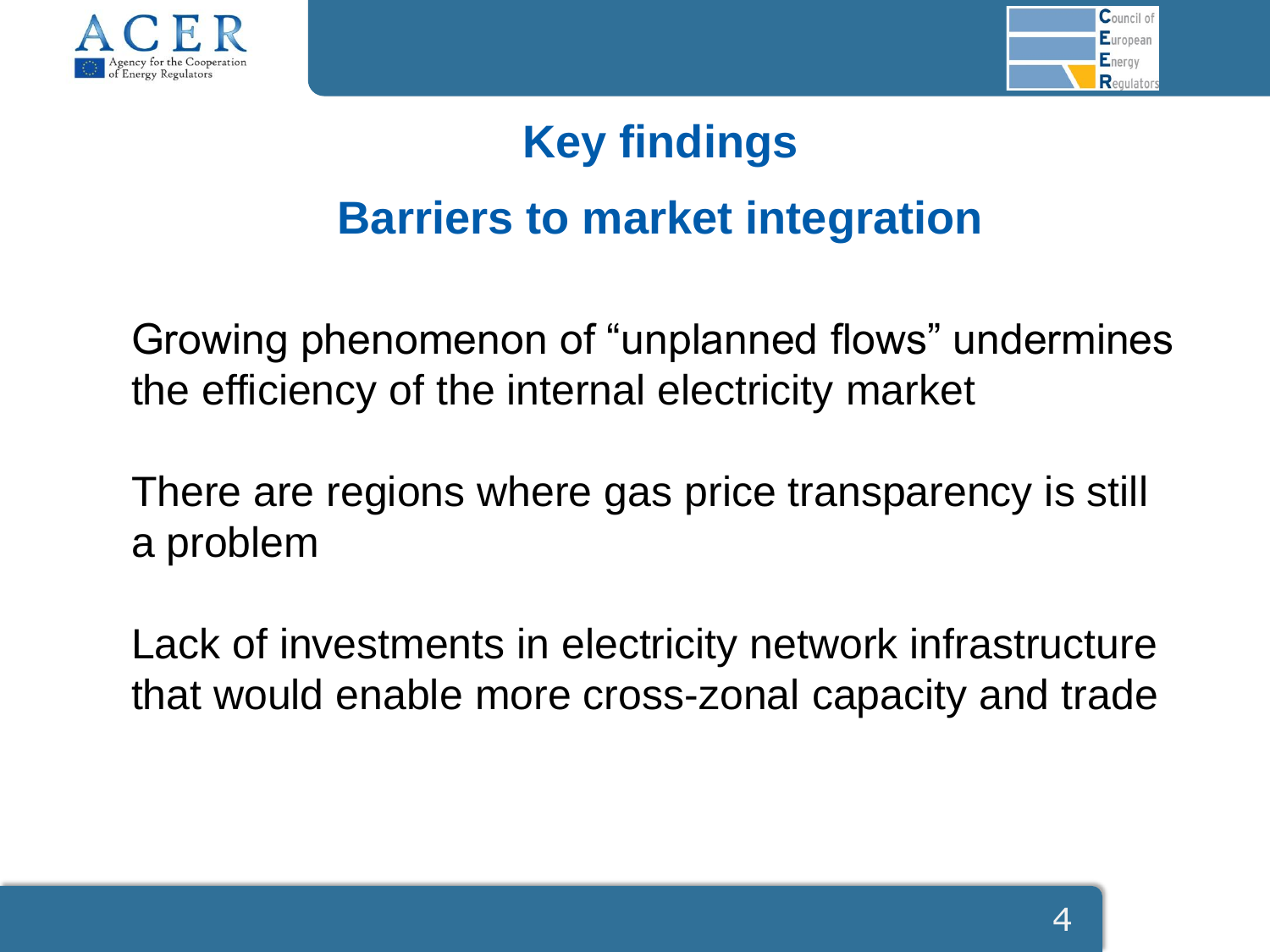



# **Key findings Electricity and Gas retail markets**

#### Wide variations in retail prices persist among Member States

#### Many Member States still maintain regulated prices



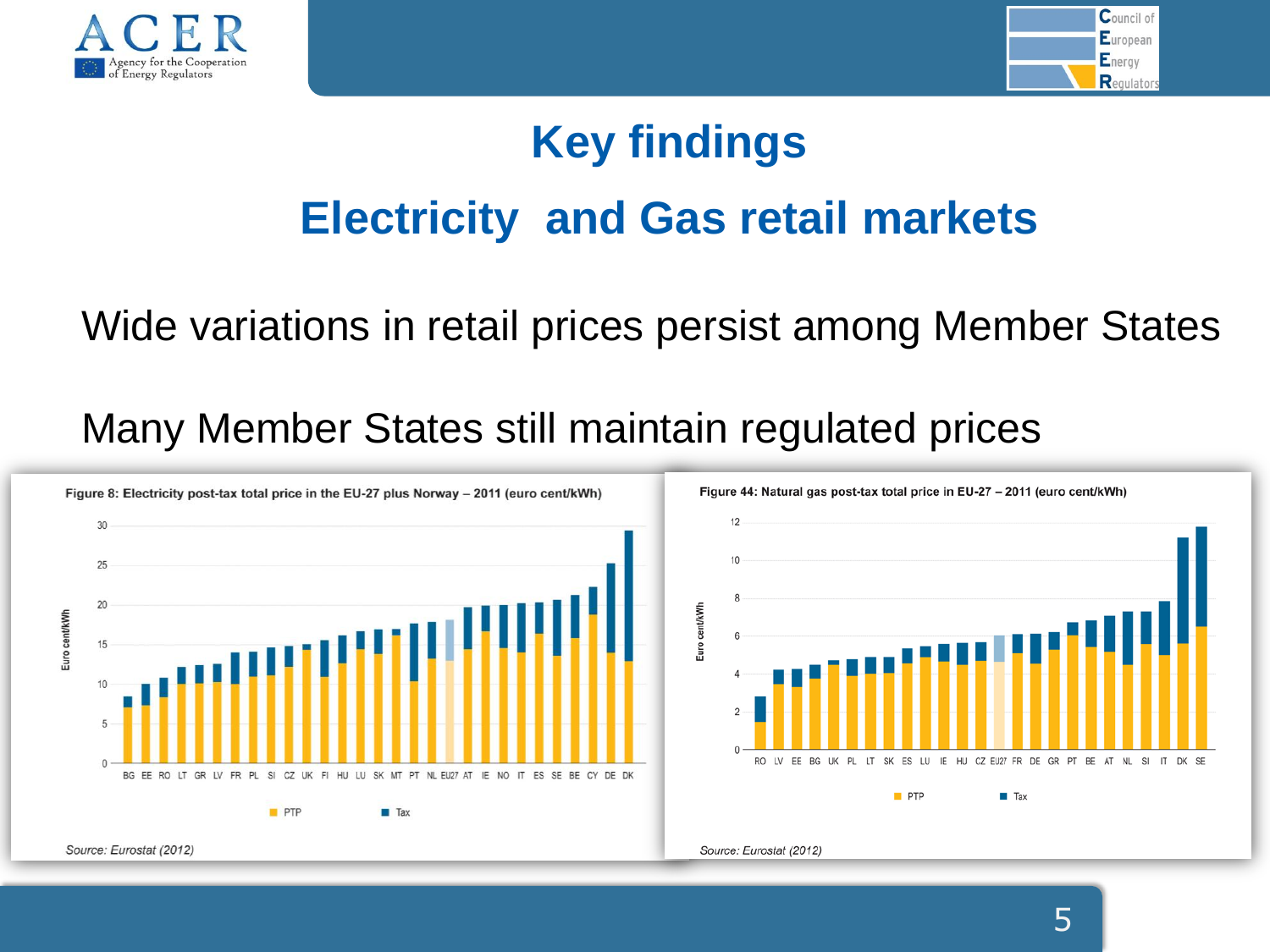



### **Key findings**

### **Electricity and gas consumer protection**

.Important gaps in a number of MS regarding consumer protection and empowerment

For instance:

- .Maximum period for switching supplier
- .Definition and treatment of vulnerable customers
- $\bullet$  Complaint handling
- .Dispute resolution procedures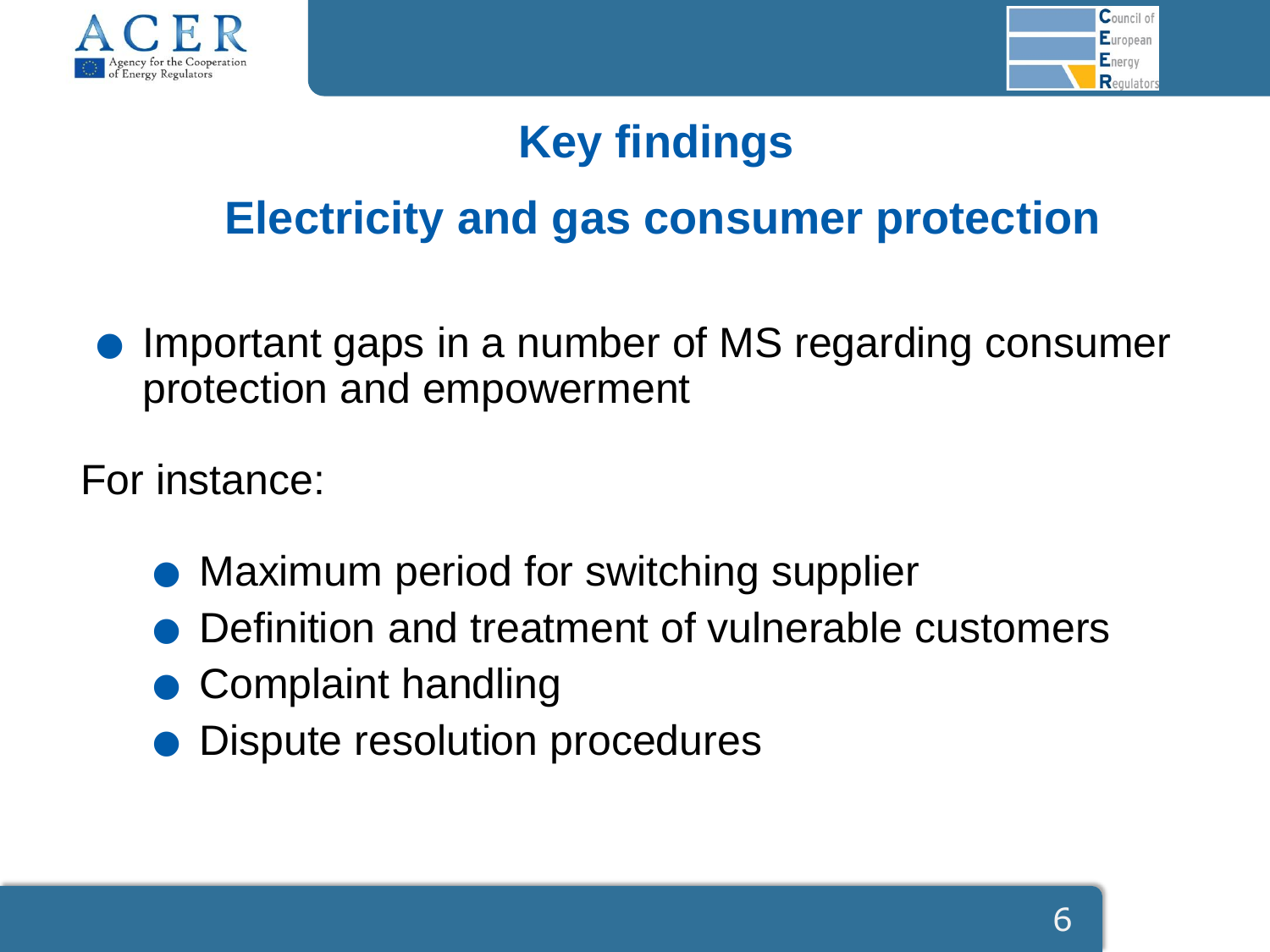



### **2020 Vision for Europe's energy customers**

#### **Through CEER, NRAs working to deliver a European energy sector that puts smaller customers first by:**

- energy sector that puts smaller custome<br>• Analyse and understand customer impacts
- Analyse and understand customer in<br>• Identifying and sharing best practice ● Identifying and sharing best practice<br>● Developing advice and guidance
	-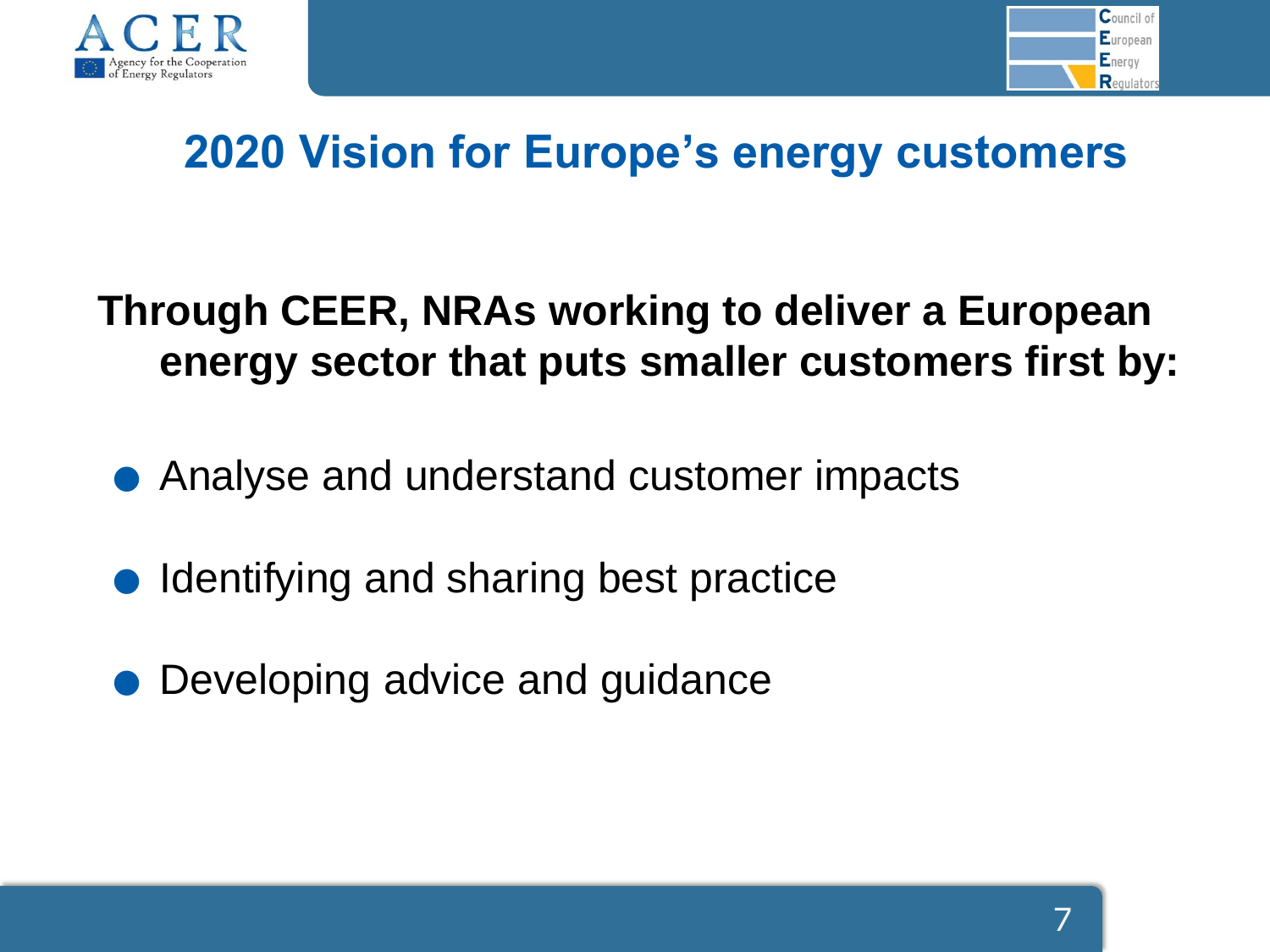



## **Achieving our competitiveness goals**

To achieve an IEM, persisting gaps need to be addressed, e.g.:

- .Remove barriers to trade
- .Improve transparency (gas)
- Nemove barriers to trade<br>• Improve transparency (gas)<br>• Improve availability of gas capacity
- Improve transparency (gas)<br>• Improve availability of gas capacity<br>• Reinforce cross-border interconnections
- Improve availability of gas capacity<br>• Reinforce cross-border interconnections<br>• Integrate renewables and address loop flow problems • Nemote cross-border interconnections<br>• Integrate renewables and address loop fl<br>• Promote competition - also at retail level
	-
	- Promote competition also at retail level<br>Improve implementation of consumer provisions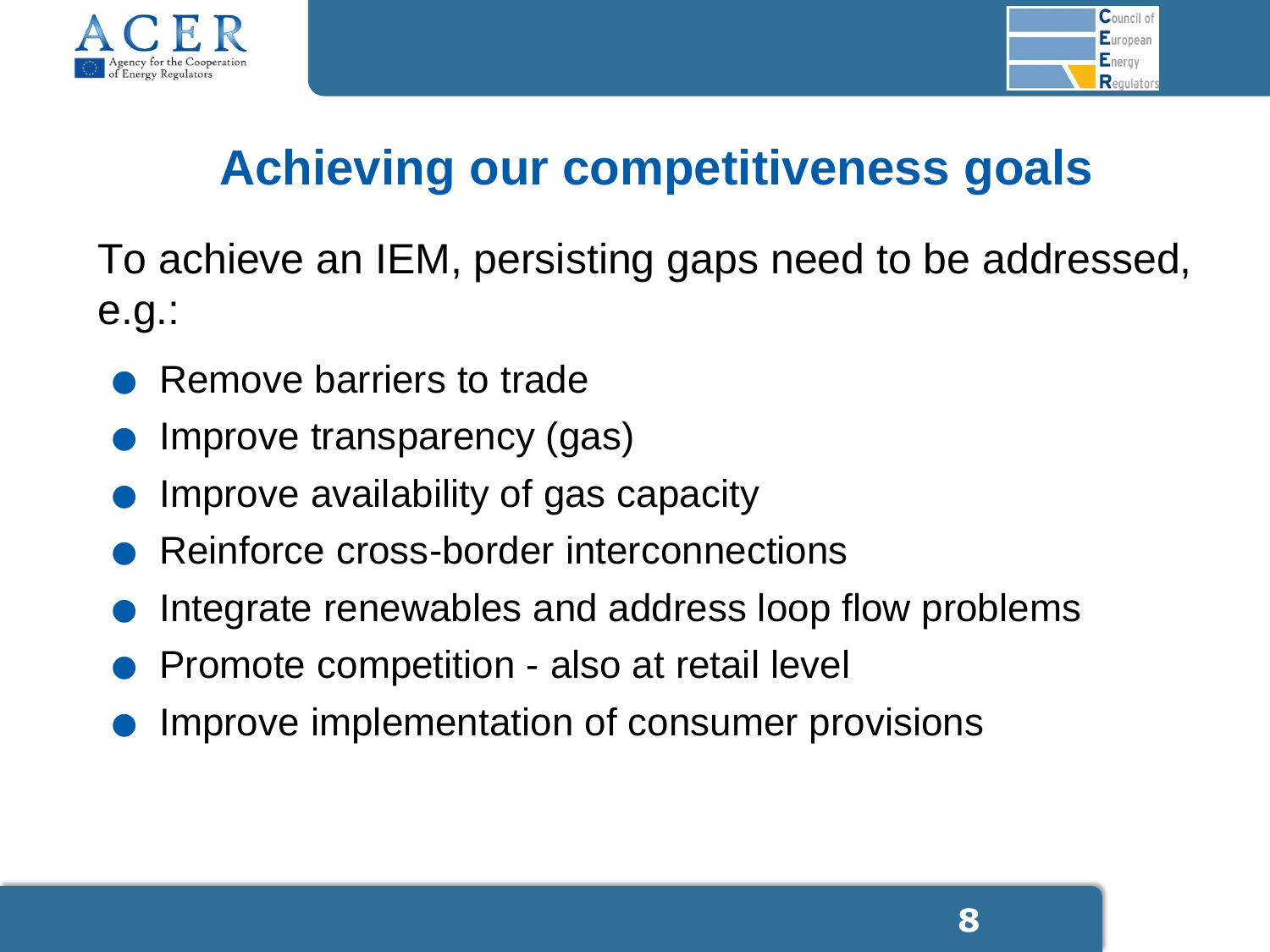



### **Final remarks**

Overall, findings show continuing internal market development and improvement.

Need for further progress:

- . **3rd Package must be transposed and implemented fully** and effectively into national law
- . **EU-wide network codes and market rules** must be developed and adopted as soon as possible
- . **Voluntary regional initiatives and integration projects** are key and "pilot" for future network codes
- . **Continued monitoring** is essential